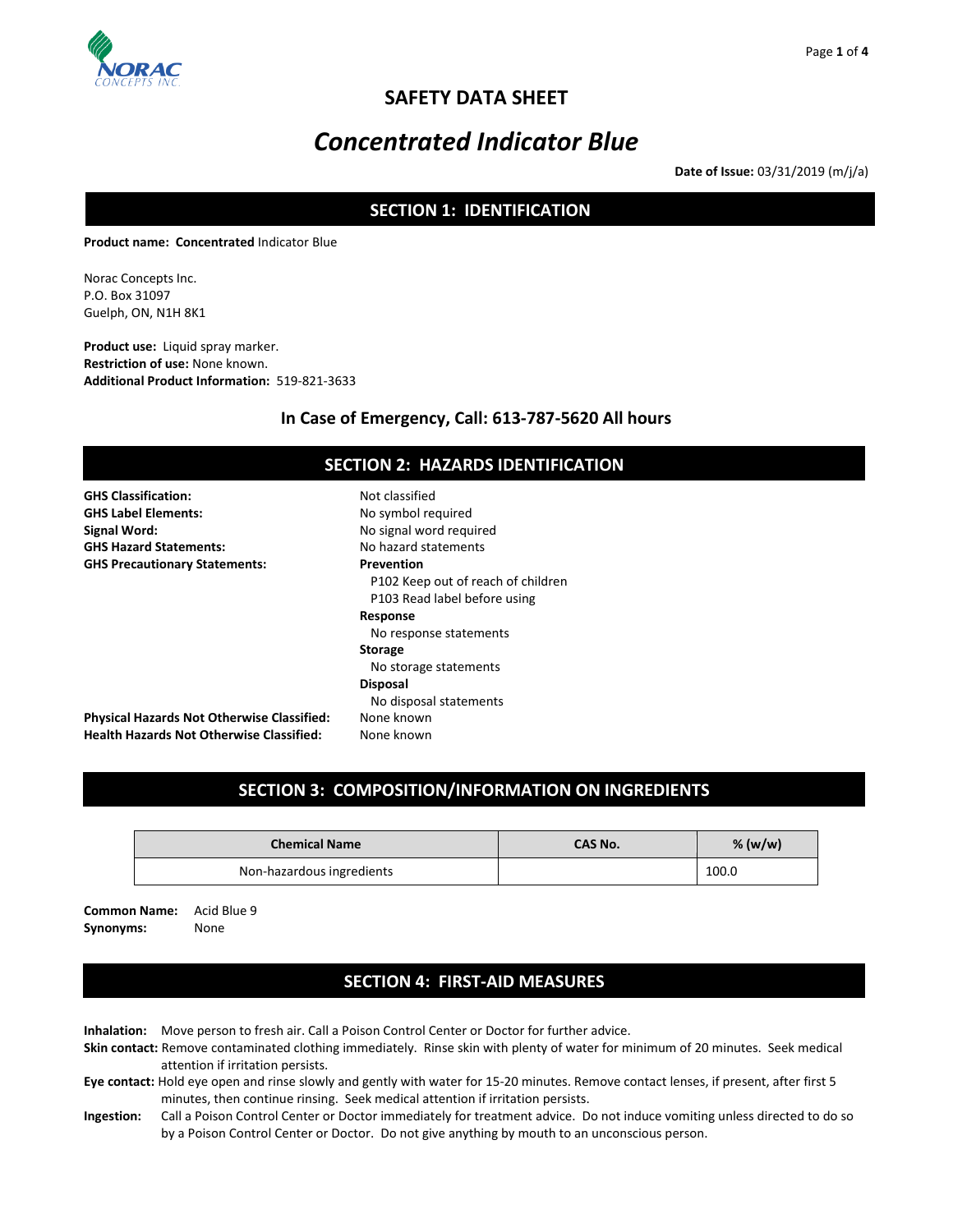**Most Important Symptoms and Effects, Acute and Delayed:** 

- **If inhaled:** May cause respiratory irritation.
- **If on skin or in eyes:** May cause slight eye irritation
- **If swallowed:** May cause gastrointestinal irritation, nausea and diarrhea.

**Indication of any immediate medical attention and special treatment needed:** There is no specific antidote, treat symptomatically.

### **SECTION 5: FIRE-FIGHTING MEASURES**

**Suitable Extinguishing media:** For large fires, apply aqueous film forming foam or water in the form of a fog. For small fires, use carbon dioxide or dry chemical.

**Unsuitable Extinguishing media:** None known

**Specific Hazards arising from the substance or mixture:** Contain fire-fighting water for disposal if contaminated with product. **Special Protective Equipment and Precautions for Fire-fighters:** Wear self-contained breathing apparatus and impervious clothing. Minimize the amount of water used and contain the run-off from entering water supplies or the environment by dyking.

### **SECTION 6: ACCIDENTAL RELEASE MEASURES**

**Personal Precautions, Protective Equipment and Emergency Procedures:** Wear personal protective equipment as described in Section 8. **Environmental Precautions:** Do not allow product to enter sewers, ground water or any water course. Inform applicable government authority if release is reportable or could adversely affect the environment.

**Methods and Materials for Containment and Cleaning Up:** Wash hard surfaces with heavy duty detergent and water. Absorb spilled material with suitable liquid binding material and place in suitable containers for disposal. Dispose of contaminated material as waste according to Section 13.

### **SECTION 7: HANDLING AND STORAGE**

**Precaution for Safe Handling:** Use only with adequate ventilation. Avoid contact with eyes, skin and clothing. Wear appropriate personal protective equipment. Wash thoroughly after use. If clothing becomes contaminated, wash thoroughly before re-use. **Conditions for Safe Storage:** Store in a cool, well-ventilated area. Keep away from food, drink, feedstuffs and fertilizer. Keep out of reach of children and pets.

**Storage temperature:** For optimal storage, store above 5 °C. Do not allow the product to freeze.

# **SECTION 8: EXPOSURE CONTROLS/PERSONAL PROTECTION**

**Ingredients with Workplace Control Parameters:**

| <b>Ingredients</b>        | <b>CAS Number</b> | Value/Form of Exposure | <b>Permissible Concentration</b> |
|---------------------------|-------------------|------------------------|----------------------------------|
| Non-hazardous ingredients |                   |                        | No data                          |

**Appropriate Engineering Controls:** Provide local exhaust and/or adequate ventilation.

#### **Individual Protection Measures:**

**Eye protection:** Use chemical safety goggles if there is a potential for eye contact.

**Skin protection:** Chemical-resistant gloves and protective clothing that is impervious under conditions of use. **Respiratory protection:** If misting conditions exist, use NIOSH/MSDS approved respirator

# **SECTION 9: PHYSICAL AND CHEMICAL PROPERTIES**

| Dark blue liquid |
|------------------|
| None             |
| Not applicable   |
| 4 to 5           |
| Not determined   |
| Not determined   |
|                  |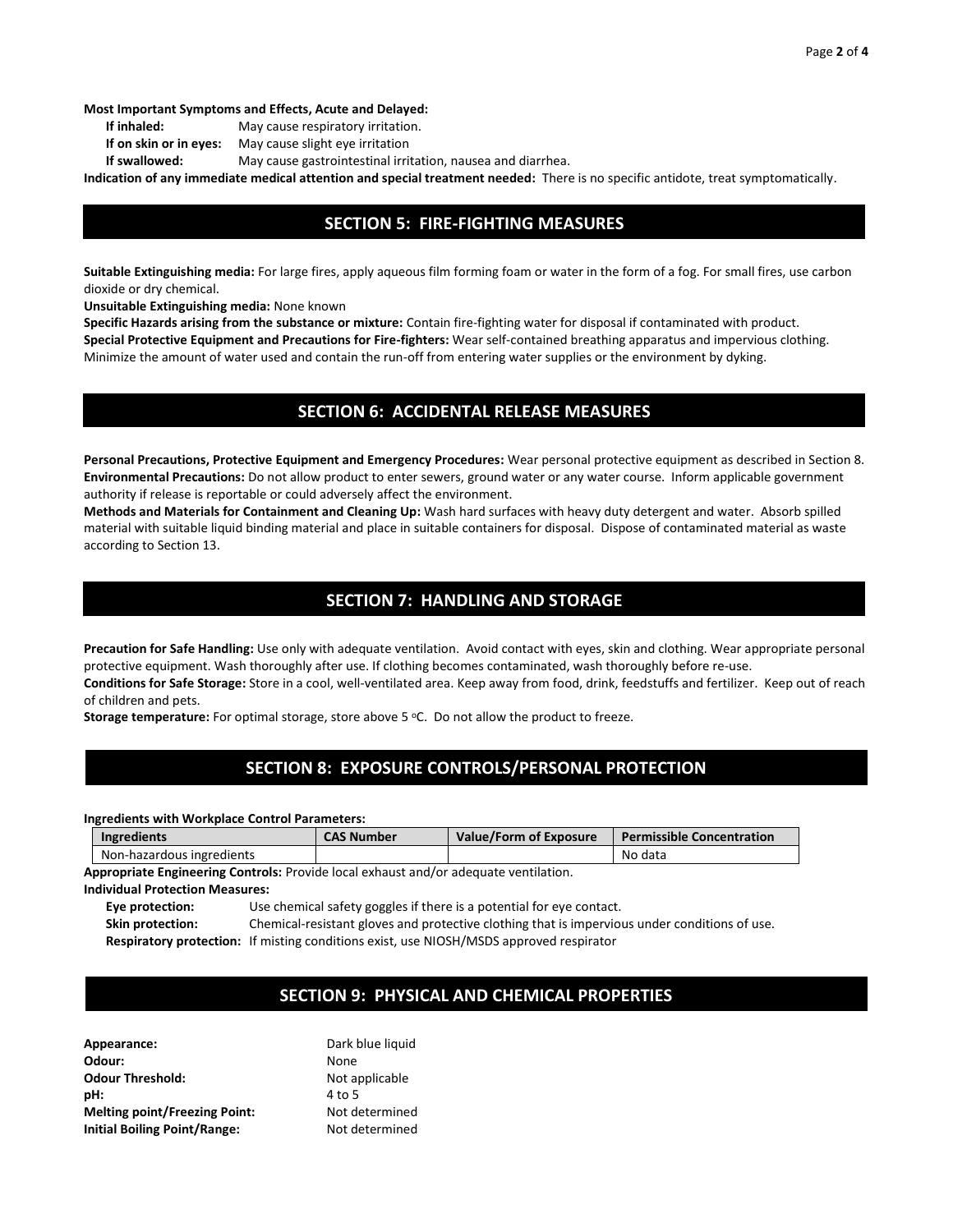| Flash Point:                             | >93.3 °C PMCC     |
|------------------------------------------|-------------------|
| Evaporation rate (ether=1):              | Not determined    |
| Flammability (Solid or gas):             | Not applicable    |
| Lower flammability or explosive limit:   | Not determined    |
| Upper flammability or explosive limit:   | Not determined    |
| Vapour pressure (mm Hg at 20°C):         | No data           |
| Vapour density (air=1):                  | No data           |
| Specific gravity:                        | 1.15 at 20 °C     |
| Solubility (water):                      | Miscible in water |
| Solubility (other):                      | No data           |
| Partition coefficient (n-octanol/water): | No data           |
| <b>Auto-ignition temperature:</b>        | No data           |
| <b>Decomposition temperature:</b>        | No data           |
| Viscosity:                               | Not Determined    |
|                                          |                   |

### **SECTION 10: STABILITY AND REACTIVITY**

| <b>Reactivity:</b>                  | Not reactive. Not sensitive to mechanical impact.                                                           |
|-------------------------------------|-------------------------------------------------------------------------------------------------------------|
| <b>Chemical stability:</b>          | Stable under normal conditions.                                                                             |
| Possibility of hazardous reactions: | None expected.                                                                                              |
| <b>Conditions to avoid:</b>         | None known.                                                                                                 |
| Incompatible materials:             | Strong oxidizing agents.                                                                                    |
|                                     | Hazardous decomposition products: Thermal decomposition may generate oxides of carbon, nitrogen and sulfur. |
|                                     |                                                                                                             |

# **SECTION 11: TOXICOLOGICAL INFORMATION**

**Likely Routes of Exposure:** Eye, ingestion, skin and inhalation. **Acute Toxicity:** Oral  $LD_{50}$  (rat) = No data Dermal LD<sub>50</sub> (rabbit) = No data Inhalation  $LC_{50}$  (rat) = No data **Delayed and Immediate Effects: Inhalation:** High misting conditions may cause respiratory irritation.

**Skin contact:** Prolonged or repeated contact may cause irritation.

**Eye contact:** Direct contact may cause slight eye irritation.

**Ingestion:** May cause nausea, abdominal discomfort and diarrhea.

**Respiratory or skin sensitization:** None known

#### **Aspiration Hazard:** None known

**Chronic Effects:** Based on available data, repeated exposures are not expected to cause any significant adverse effects. **Carcinogenicity:** The ingredients in this product are not classified as carcinogenic by the ACGIH, IARC, OSHA and NTP. **Mutagenicity:** No data

**Reproductive effects:** No data

**Other information:** None known

# **SECTION 12: ECOLOGICAL INFORMATION**

**Ecotoxicity:** Toxicity to Fish – Oncorthynchus mykiss (rainbow trout): 412 mg/L 96h Toxicity to daphnia, other invertibrates – Daphnia magna (water flea): > 97 mg/L 48 h. **Persistence and Degradability**: No data available **Bioaccumulative Potential:** No data available **Mobility in Soil:** No data. **Other Adverse Effects**: No data.